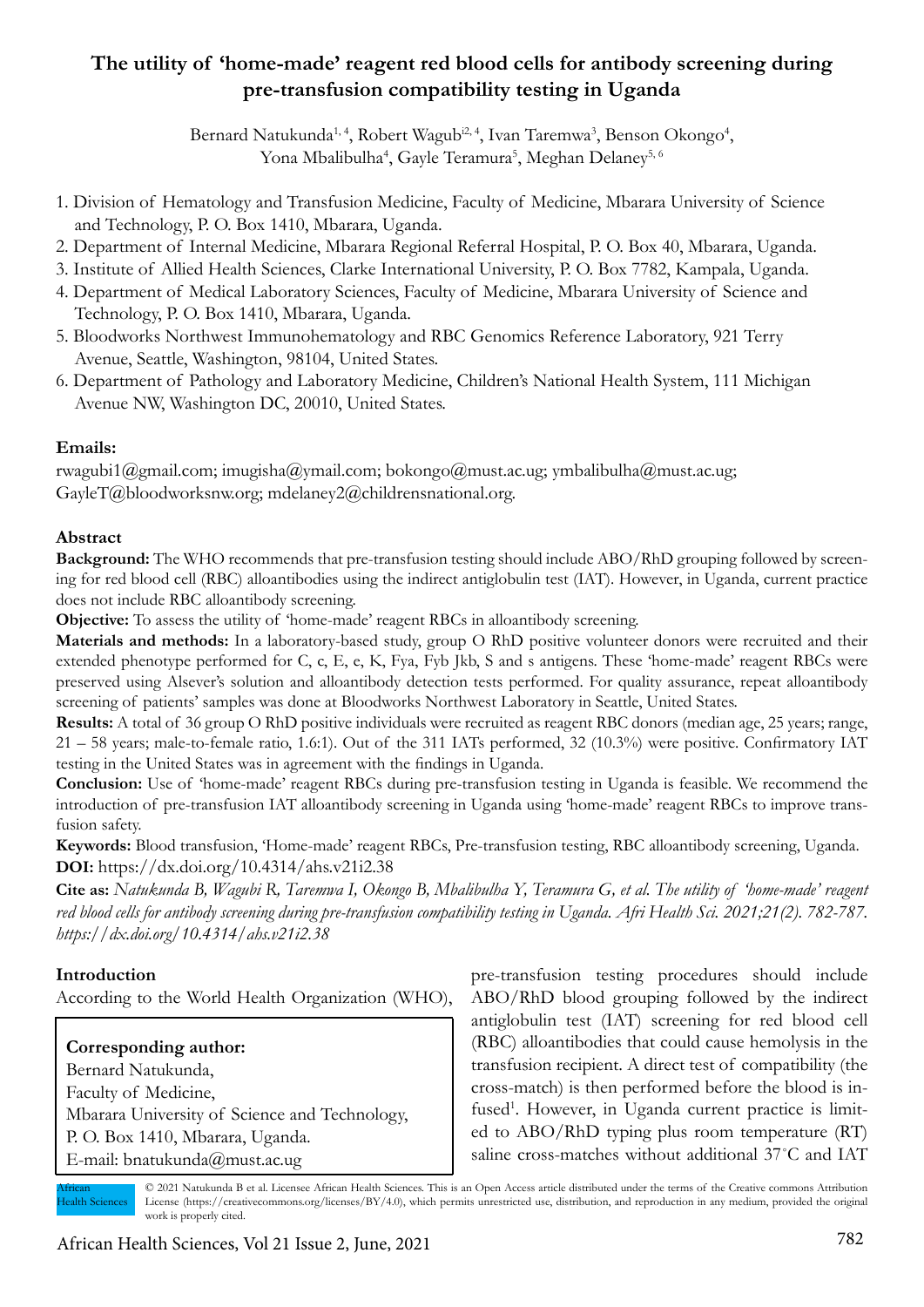testing. Pre-transfusion screening for immune RBC alloantibodies among blood recipients is not performed even in cases with a history of previous transfusion or pregnancy due to the lack of the necessary reagents and supplies. However, it has been reported that one out of every 16 (6.1%) previously transfused patients in Uganda possesses clinically significant RBC alloantibodies, suggesting that there is a compelling medical rationale to perform IAT testing prior to transfusion  $2,3$ .

RBC alloimmunization usually occurs due to the genetic differences between the blood donor and the recipient on the one hand and the pregnant woman and the fetus on the other. Transfusion-acquired antibodies have been implicated in immediate and delayed hemolytic transfusion reactions (HTRs)<sup>4</sup>; some patients with multiple antibodies are 'difficult to transfuse' and others develop autoantibodies in addition to being alloimmunized5, 6. Furthermore, RBC alloimmunization may limit the availability of compatible blood for future transfusions and can contribute to perinatal morbidity and mortality consequent to hemolytic disease of the fetus and newborn (HDFN)<sup>7</sup>. In well-resourced settings, post-transfusion RBC alloimmunization is prevented by phenotypic matching for C, E and K antigens before the start of a transfusion program for multiply transfused patients such as those with sickle cell disease<sup>8,</sup> 9 . Pre-transfusion screening for RBC alloantibodies helps in alloimmunization detection in order to prevent the occurrence of acute and delayed HTRs. When pre-transfusion testing detects the presence of RBC alloantibodies, these are first identified so that antigen negative and compatible units of blood are transfused. Although previous reports indicated that the introduction of pre-transfusion RBC alloantibody screening in Uganda would be cost-effective $10$ , there have been concerns on the additional costs involved and the lack of funds for the procurement of commercial reagent RBC supplies obtained from overseas since there are no African manufacturers of these specialized reagents. In contrast, in high index settings reagent RBC panels are sourced, packaged and prepared by commercial manufacturers and then supplied to hospital blood banks for use in testing patient samples. Furthermore, even if these reagents were financially accessible to low income countries, they are temperature sensitive and may not remain stable unless there is strict maintenance of the cold chain during long distance shipment and transportation to final destinations. In Uganda, the local hospital transfusion laboratories are as understaffed as they are ill-equipped and hence unable to handle most of the

gel and microplate-based testing platforms that are currently available on the market. A more plausible solution to this challenge is the use of the traditional tube test and 'home-made' reagent RBCs from local blood group O RhD positive volunteer donors at regional blood centers of the Uganda Blood Transfusion Service (UBTS). RBC alloantibody screening on patients can then be performed using the equipment available at hospital laboratories such as microscopes, centrifuges, water baths, test tubes and refrigerators. Therefore, the aim of this study was to assess the utility of 'home-made' reagent RBCs in the implementation of pre-transfusion RBC antibody screening in the Ugandan setting.

### **Methods**

In a laboratory-based study, blood group O RhD positive volunteers that were either staff or students at Mbarara University of Science and Technology (MUST) in Mbarara, Uganda, were mobilized and recruited as reagent RBC donors. The study took place between May and August 2017, in the Blood Transfusion Laboratory at Mbarara Regional Referral Hospital (MRRH) in Mbarara, Uganda. Approval to conduct the study was sought from the Research and Ethics Committees at MUST and clearance was received from the Uganda National Council for Science and Technology (UNCST). Informed consent was obtained from the volunteer donors and their demographic details were recorded. Eligible RBC donors were group O RhD positive individuals who had no history of blood transfusion or pregnancy. However, the volunteer donors were not screened for transfusion transmissible infections (TTIs) including HIV, HBV and HCV.

Fifteen milliliters (15mL) of venous whole blood were collected from each volunteer into anticoagulated Falcon tubes (Corning). Of this, 4mL were put into ethylenediaminetetraacetic acid (EDTA) vacutainer tubes for ABO/RhD grouping and extended phenotyping for the following RBC antigens: C, c, E, e, K, Fya, Fyb, Jkb, S and s using commercial antisera (Ortho Clinical Diagnostics) that were kindly donated by Bloodworks Northwest in Seattle, United States. The remaining blood in the Falcon tubes was used for preparation of the 'home-made' reagent RBCs. Reagent cell preparation requires phenotyping for multiple RBC antigens in order to characterize the extended blood type. A 2 - 5% saline suspension of RBCs from the volunteer donors was prepared and mixed with each of anti-C, anti-c, anti-D, anti-E, anti-e, anti-K, anti-Jkb and anti-S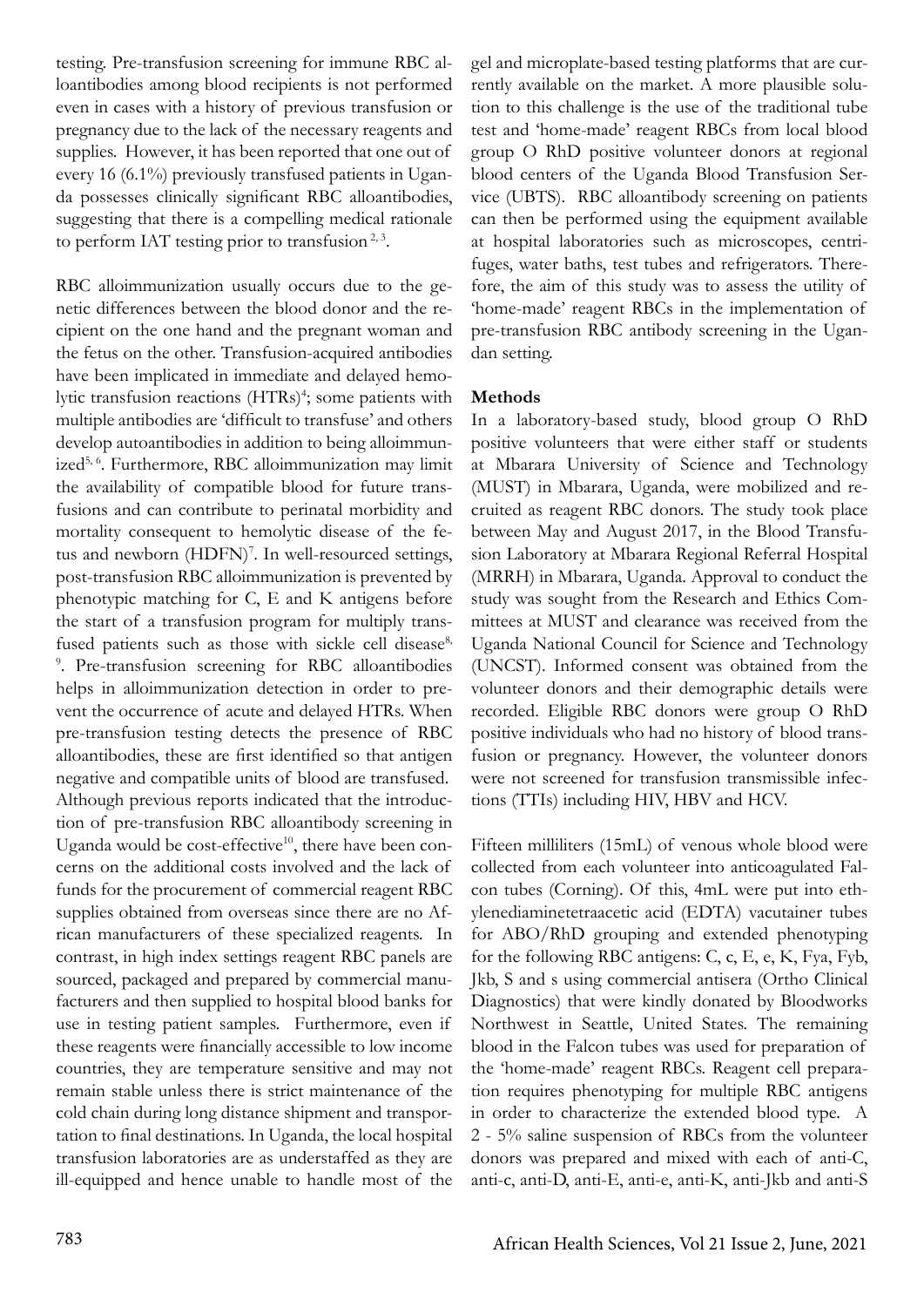in separate test tubes (serum-to-cell ratio, 2:1). The mixture was incubated at RT for 10 minutes (tube test) and the agglutination results were interpreted according to standard procedures to determine if the reagent cells had the corresponding RBC antigens. Positive and negative controls for each of the antisera were not available and the test results were not verified by a second technologist. For the anti-Fya, anti-Fyb and anti-s antisera, an IAT phase was also performed according to the manufacturer's instructions (Ortho Clinical Diagnostics). Anti-human globulin (Coombs') reagent containing anti-IgG (Immucor Inc.) and IgG sensitized RBCs (Coombs' control cells) were used in the IAT technique. The extended phenotypes for each RBC antigen of each volunteer donor were interpreted and recorded. The fully characterized reagent RBCs were dispensed into 10mL vials under aseptic conditions. The reagent RBCs were labelled with batch numbers as well as the date of preparation. Basing on the antigenic profiles of the donors, reagent RBCs were arranged into sets of 3-cell panels to have the right antigens positive with each panel containing at least one RBC vial positive for each of the antigens tested. The reagents RBCs were preserved using Alsever's solution (Sigma-Aldrich) and kept refrigerated at  $2 - 8$ °C for up to a 4-week period. However, there was no repeat testing of the patient plasma using the same reagent RBCs at the end of the above

storage duration. Also, no repeat phenotyping of theR-BC panel cells was performed at the end of the 4-week period due to limited quantities of the typing antisera available. In all cases, a Tabletop centrifuge (Hettich); a water bath (Memmert); and 12 x 75mm Kahn tubes were used.

The 'home-made' reagent RBCs were then used for preand post-transfusion antibody screening of patients who were participants in the parent IPAT study, whose findings were published elsewhere12. As a quality control check, repeat IAT testing (using the tube method) of all positive patient samples using commercial RBC panels was carried out in the United States at the Immunohematology Reference Laboratory of Bloodworks Northwest, Seattle, WA.

#### **Results**

A total of 36 blood group O RhD positive individuals; with 14 of them being female (median age, 25 years; range, 21 – 58 years; male-to-female ratio, 1.6:1) were recruited as volunteer donors for the 'home-made' reagent RBCs. Over a 4 month period, at the beginning of each month 9 volunteer donors were bled giving a total of 12 batches of 3-cell panels for use during the study. The reagent cells had their extended phenotype performed to characterize the RBC blood group system antigens involved (Table 1).

**Table 1.** Phenotyping results for the group O D positive reagent RBC volunteer donors (n=36)

| <b>Blood</b> C c E e K k <sup>*</sup> Fy <sup>3</sup> Fy <sup>5</sup> Jk <sup>3</sup> <sup>*</sup> Jk <sup>3</sup> S s<br>group |  |  |  |  |  |  |
|---------------------------------------------------------------------------------------------------------------------------------|--|--|--|--|--|--|
| Positive 19 96 22 94 3 NA 3 5 NA 11 33 44<br>$\frac{\binom{0}{0}}{0}$                                                           |  |  |  |  |  |  |
| Negative 81 4 78 6 97 NA 97 95 NA 89 67 56<br>$(\%)$                                                                            |  |  |  |  |  |  |

\* NA=Not applicable.

*Note:* Among the antisera kindly donated from Bloodworks NW Laboratory in Seattle, USA, anti-k and anti-Jk(a) were not provided.

The 'home-made' reagent RBCs were used to screen 311 samples from previously transfused patients (110 pre-transfusion and 201 post-transfusion screens) employing the IAT technique. Using these reagent cells, 32 (10.3%) out of the 311 IATs were positive. Overall, there were 27 patients found to be alloimmunized to RBC antigens at the time of follow up with a rate of post-transfusion RBC alloimmunization of 12.3%. Confirmatory studies performed in the United States on samples from the patients were in agreement with the above serological findings.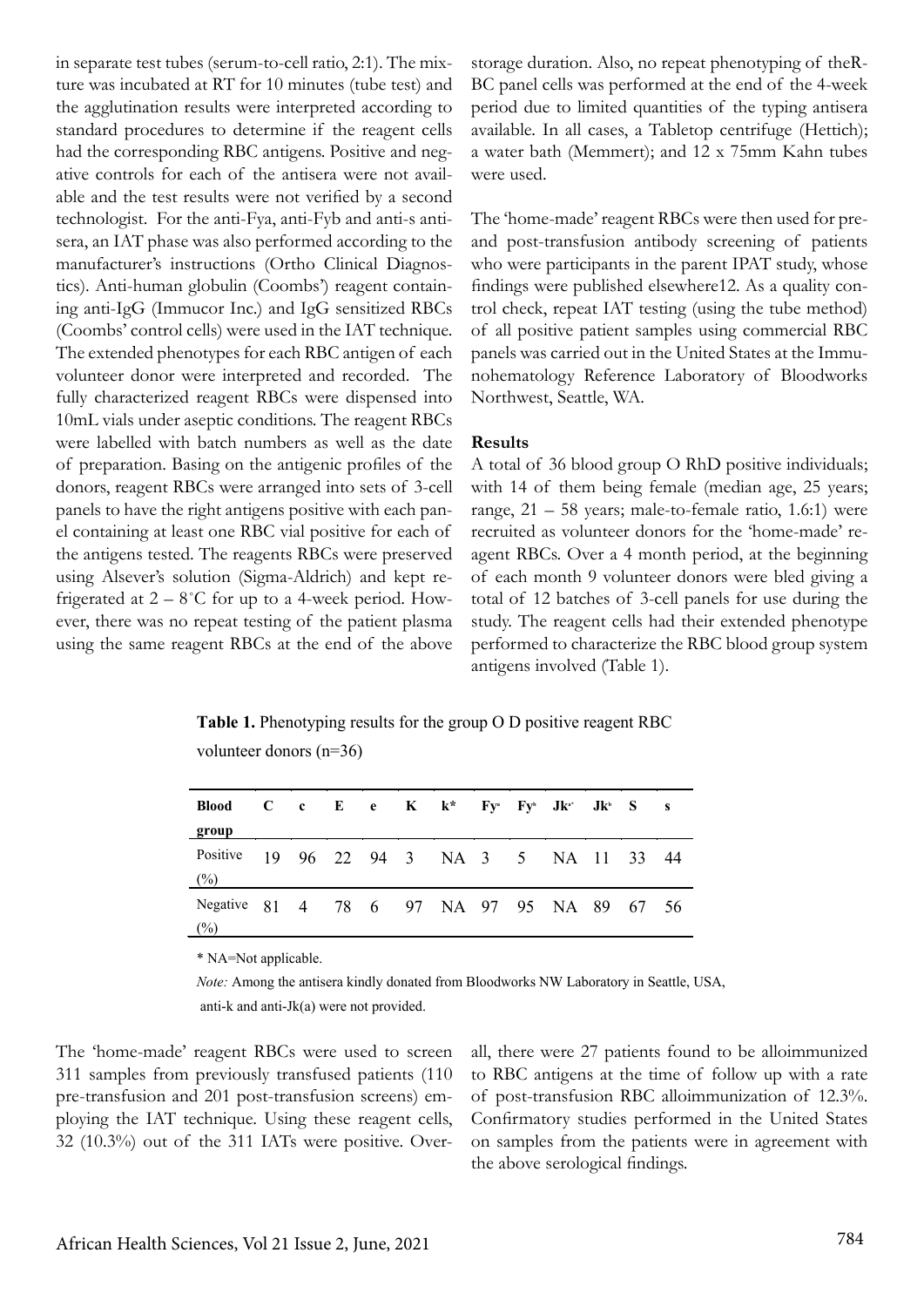#### **Discussion**

A major reason why the WHO recommendations on pre-transfusion testing are not yet implemented in Uganda is the lack of finances for the procurement of specialized blood banking reagents needed for the procedure. This "proof of principle" project was undertaken at Mbarara Regional Referral Hospital in Mbarara, Uganda. It was part of the larger IPAT study<sup>12</sup>, a randomized controlled trial that assessed the role of improved pre-transfusion testing in the prevention of delayed transfusion reactions among transfused patients in Uganda. Eligible participants in the IPAT study had a history of prior RBC exposure through blood transfusion and/or pregnancy. Due to the significant post-transfusion RBC alloimmunization previously observed among Ugandans, it was recommended that there was a need to introduce RBC alloantibody screening tests in local hospital blood banks on patients before receipt of transfusions<sup>3</sup>. Given the lack of funds for the monthly procurement of commercial reagent RBC panels from foreign manufacturers, we assessed the utility of 'home-made' screening cells from local volunteer blood donors as an alternative.

This concept of 'home-made' reagent RBCs was informed by research reports on the use of "laboratory made" RBCs for reverse ABO grouping by investigators in low budget settings in Algeria and Madagascar<sup>13,</sup> <sup>14</sup>. The innovation is based on the blood banking technology developed in the 20<sup>th</sup> Century and will be beneficial for Uganda and other resource-limited countries in sub Saharan Africa where pr-transfusion testing practices are still substandard due to financial constraints. In Uganda, patients are at an increased likelihood of getting transfusion reactions because the crucial intermediate step of 37˚C IAT screening for RBC alloantibodies is not carried out, putting them at high risk for immunohemolytic complications. As a preventive measure, we hereby advocate for a new policy in Uganda giving rise to the introduction of screening for RBC antibodies during pre-transfusion testing. Once introduced in Uganda, RBC alloantibody screening procedures can support transfusion safety and lead to better post-transfusion outcomes by way of averting the consequences of RBC alloimmunization, including HTRs and HDFN. By using 'home-made' reagent RBCs, there will be a substantial reduction in costs. For instance, a 10 mL vial of reagent RBCs can be used to screen about 200 patients – using the tube test – and the cost of a set of a 3-cell panel of reagent RBCs (imported from manufacturers overseas) for pre-transfusion testing is about

150 USD which is equivalent to approximately 2.0 USD per blood recipient screened<sup>10</sup>. Hence, this study has demonstrated that the strategy of using 'home-made' reagent cells is a more feasible and cheaper alternative compared to the imported reagent RBC panels. In this study, cases with a positive pre-transfusion RBC antibody screen were transfused with compatible units of blood following 37˚C IAT cross-matches. Importantly, repeat screening of the patient samples performed using commercial reagent cells (tube test) in the United States yielded concordant findings with no major discrepancies observed save for slight variations in the reaction strengths.

While the use of 'home-made' reagent RBCs was found to be feasible, our research project had some limitations. Volunteer donors were not screened for TTIs and the reagent RBCs were not phenotyped for Jka, k, M and N antigens. There was a possibility that some of the negative antibody screens could have actually been positive given a different antigen mix in the reagent cells. Due to study constraints, an assessment of all antibody screen negative results could not be confirmed using various antigen mixes. Blood group genotype analysis was not performed to confirm whether the RBC antigens had a variant expression, which would normally be done on commercially available reagent RBCs. This has implications on the strength and sensitivity of antigen-antibody reactions observed especially for RBC antigens that usually show dosage e.g. those in the Rh and Duffy blood group systems $<sup>15</sup>$ . Also, there was no opportunity</sup> to assess the utility of the 'home-made' reagent RBCs in alloantibody identification procedures since these techniques were beyond the scope of the local staff and available resources.

Notwithstanding the above limitations, the following recommendations can be made as a way forward. The UBTS, which is the national blood supplier, could be involved in the roll out program for the 'home-made' reagent RBCs because there will be access to a large number of potential reagent cell donors. Therefore, a combination of RBCs expressing the right antigens positive could be provided in each 3-cell panel corresponding to the common clinically significant antibodies. The regional blood centers of the UBTS could mobilize the volunteer donors, screen them for TTIs, and perform extended phenotyping for their RBC antigens including those for Jka, k, M and N antigens. Since the reagent RBC donors will be locally available within the communities, they could easily be traced and identi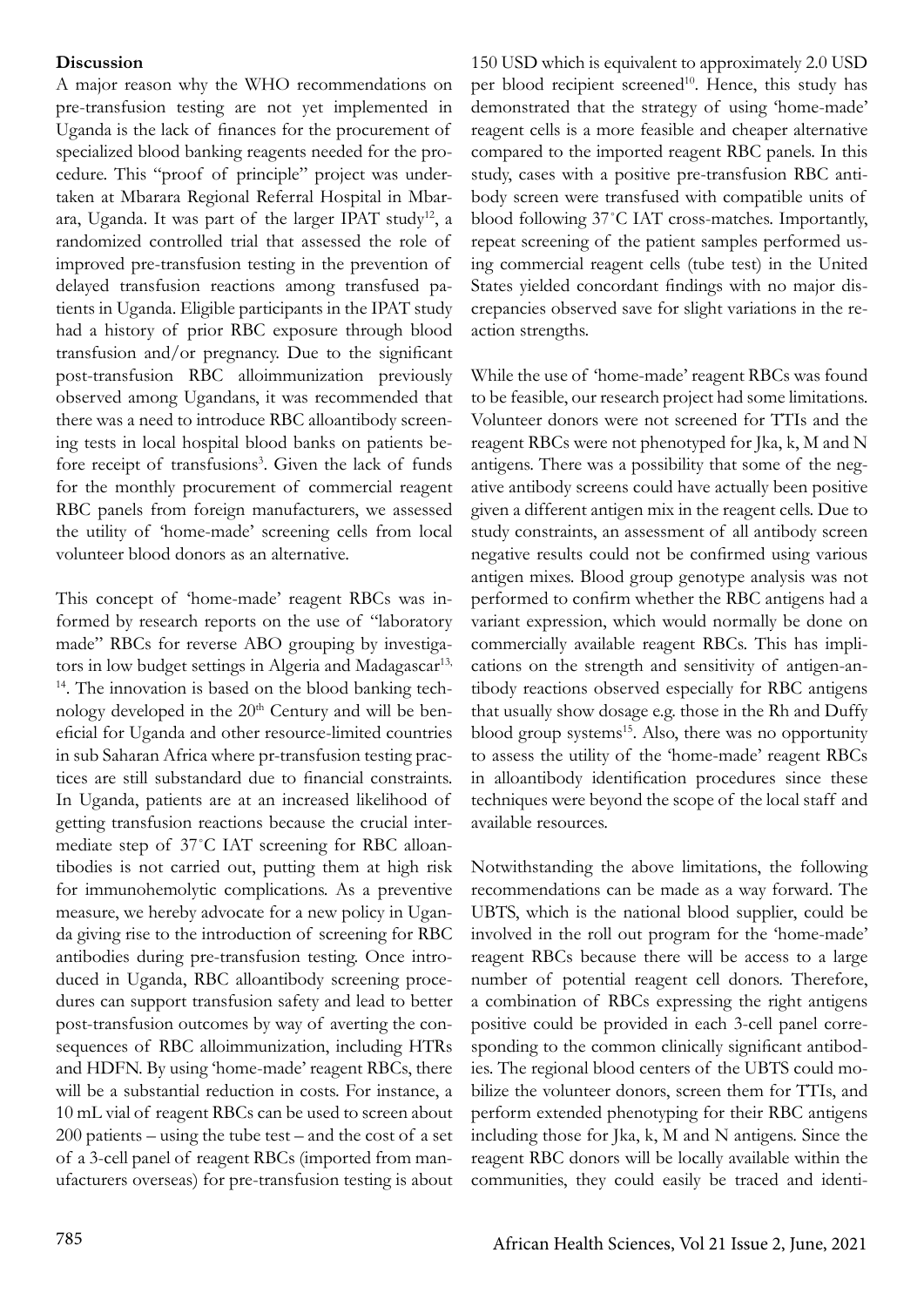fied by the UBTS in case repeat samples are required. Thereafter, the 'homemade' reagents could be supplied together with blood and blood components to hospitals and other transfusing health facilities. Eligible and consenting individuals will be transferred from the general donor inventory to become reagent RBC donors who can be called upon to donate as necessary but usually about once every 3-4 months as recommended<sup>16</sup>. In liaison with other stakeholders, the UBTS could formulate standard guidelines on the "manufacture" of these 'home-made' reagent RBCs, and address other quality issues such as the use of positive and negative controls as well as confirmatory testing by a second laboratory technologist. The reagent RBCs will be prepared according to specifications within a quality-controlled environment before being supplied to corresponding blood banks within the vicinity. Anti-human globulin (Coombs') reagent and sera for extended phenotyping could be procured by the National Medical Stores (NMS) alongside drugs and sundries.

Laboratory and clinical staff will be sensitized and trained on the significance of this new pre-transfusion testing procedure. It is recommended that additional 37˚C IAT cross-matches should be performed for recipients with negative antibody screens using the 'home-made' reagent cells because these panels may not include RBCs possessing antigens - preferably in a homozygous manner - corresponding to the common RBC alloantibodies. Clinical review groups or hospital transfusion committees will be formed at all transfusing health facilities to help in the monitoring and evaluation of blood transfusion outcomes following this intervention. Fortunately, the 'home-made' reagent cells can also be used in antenatal screening for maternal RBC alloimmunization since this is currently not part of routine obstetric care in Uganda despite a reported anti-D alloimmunization rate ranging from 6 -12% among pregnant women in the country<sup>17, 18</sup>. There is potential for an extra role of these reagent RBCs for alloantibody identification purposes once the necessary laboratory infrastructure is in place and antigenic profiling of our volunteer donors has been carried out using molecular immunohematologic techniques.

## **Conclusion**

We strongly advocate for an improvement in pre-transfusion testing in Uganda by introducing the use of 'home-made' reagent RBCs for antibody screening. Categories of patients that will mostly benefit from the additional serologic testing procedures include sickle cell disease (SCD) and other multiply transfused (OMT) individuals because, from previously published scientific studies, they are known to have a high risk for RBC alloimmunization and the consequences thereof.

### **Acknowledgements**

This study was supported by the Swedish International Development Cooperation Agency (Sida) and Bloodworks Northwest in Seattle, Washington, United States. The authors wish to thank the research assistants, Joanita Natukunda and Hillary Turyamusiima of Mbarara University of Science and Technology, for mobilizing the reagent RBC volunteer donors and performing extended RBC antigen phenotyping on the blood samples.

### **Competing interests**

The authors certify that they have no affiliation with or financial involvement in any organization or entity with financial interest in the subject or materials discussed in this manuscript.

### **Abbreviations**

IAT: Indirect antiglobulin test; IPAT: Improved pre-transfusion testing to prevent anamnestic serologic reactions following transfusions; RBC: Red blood cell; RT: Room temperature; USD: United States Dollars; WHO: World Health Organization.

#### **References**

1. Clinical Use of Blood Handbook. World Health Organization Blood Transfusion Safety. Geneva; 2003, p.45-48.

2. Natukunda B, Schonewille H, Ndugwa C, Brand A. Red blood cell alloimmunization in sickle cell disease patients in Uganda. *Transfusion* 2010;50(1):20-5.

3. Natukunda B, Schonewille H, van de Watering L, Brand A. Prevalence and specificities of red blood cell alloantibodies in transfused Ugandans with different diseases. *Vox Sang* 2010;98(2):167-71.

4. Tormey CA, Hendrickson JE. Transfusion-related red blood cell alloantibodies: induction and consequences. *Blood* 2019;133(17):1821-30.

5. Aygun B, Padmanabhan S, Paley C, Chandrasekaran V. Clinical significance of RBC alloantibodies and autoantibodies in sickle cell patients who received transfusions. *Transfusion* 2002;42(1):37-43.

6. Ahrens N, Pruss A, Mayer B, Genth R, Kiesewetter H, Salama A. Association between alloantibody specificity and autoantibodies to red blood cells. *Transfusion* 2008;48(1):20-4.

7. Zimring JC, Welniak L, Semple JW, Ness PM, Slich-